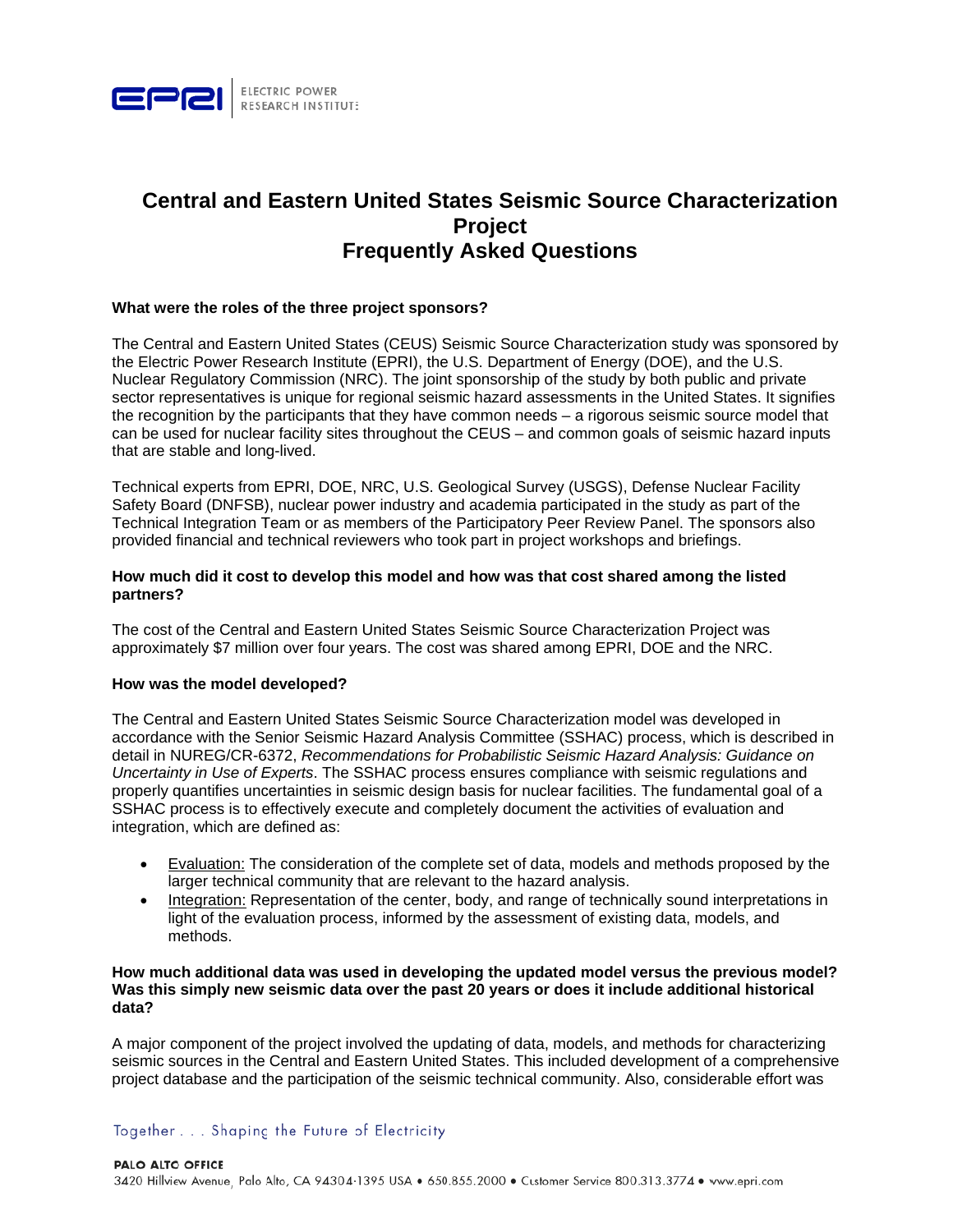devoted to the development and incorporation of new methods for assessing key seismic source characterization parameters, such as maximum earthquakes, and for quantifying the spatial distribution of those parameters, such as spatial smoothing of activity rates. In addition to an updated seismic source characterization model that can be used for conducting seismic hazard analyses anywhere within the study region, the project resulted in a number of other products that have value for future users:

- Data Evaluation and Data Summary Tables that document the data considered by the project team and the team's views of the quality of the data and the degree of reliance placed on any given data set
- Database of Geologic, Geophysical, and Seismological Data
- Earthquake Catalog with Uniform Moment Magnitudes
- Updated Paleoseismicity Data and Guidance
- Recommendations for Future Applications of Seismic Source Characterization Model

# **Was this project undertaken as a result of the Fukushima incident or the recent East Coast earthquakes?**

The Central and Eastern United States Seismic Source Characterization Project was not undertaken as a result of Fukushima or the 2011 East Coast earthquake. The project was conducted from April 2008 to December 2011 to replace the 1988 EPRI-Seismicity Owners Group (EPRI-SOG) seismic source characterization model and the 1989 Lawrence Livermore National Laboratory seismic source characterization model.

# **Will the model be updated again to reflect the seismic events since 2008, including the March 2011 Tohoku, Japan, earthquake and the August 2011 East Coast earthquake?**

The catalog of earthquakes used in the Central and Eastern United States Seismic Source Characterization model covers the study region for the period from 1568 through the end of 2008. Should the model be updated again, the August 2011 Virginia earthquake will be included. The March 2011 Tohoku earthquake is not in the study region and occurred within a very different tectonic environment, so it does not have implications to the Central and Eastern United States Seismic Source Characterization model.

The Central and Eastern United States Seismic Source Characterization model represents the center, body and range of technical interpretations of existing data, models and methods. Because the range of uncertainties have been included in the model, it is unlikely that new earth sciences information will fall outside of that range. For example, the Virginia earthquake occurred within a region that had been recognized from past seismicity as being capable of future earthquakes (the region is called the "Central Virginia Seismic Zone") and the size of the earthquake was smaller than the maximum earthquake magnitudes assessed for this region. It is anticipated that new information will continue to be developed by the seismic community in the future and this information can be compared with the Central and Eastern United States Seismic Source Characterization model to assess whether there is any significance.

# **How does the model predict future seismic activity?**

The Central and Eastern United States Seismic Source Characterization Project provides a regional seismic source model for use in Probabilistic Seismic Hazard Analyses (PSHAs) for nuclear facilities. A PSHA is an analytical methodology that estimates the likelihood that various levels of earthquake-caused ground motions will be exceeded at a given location in a future time period.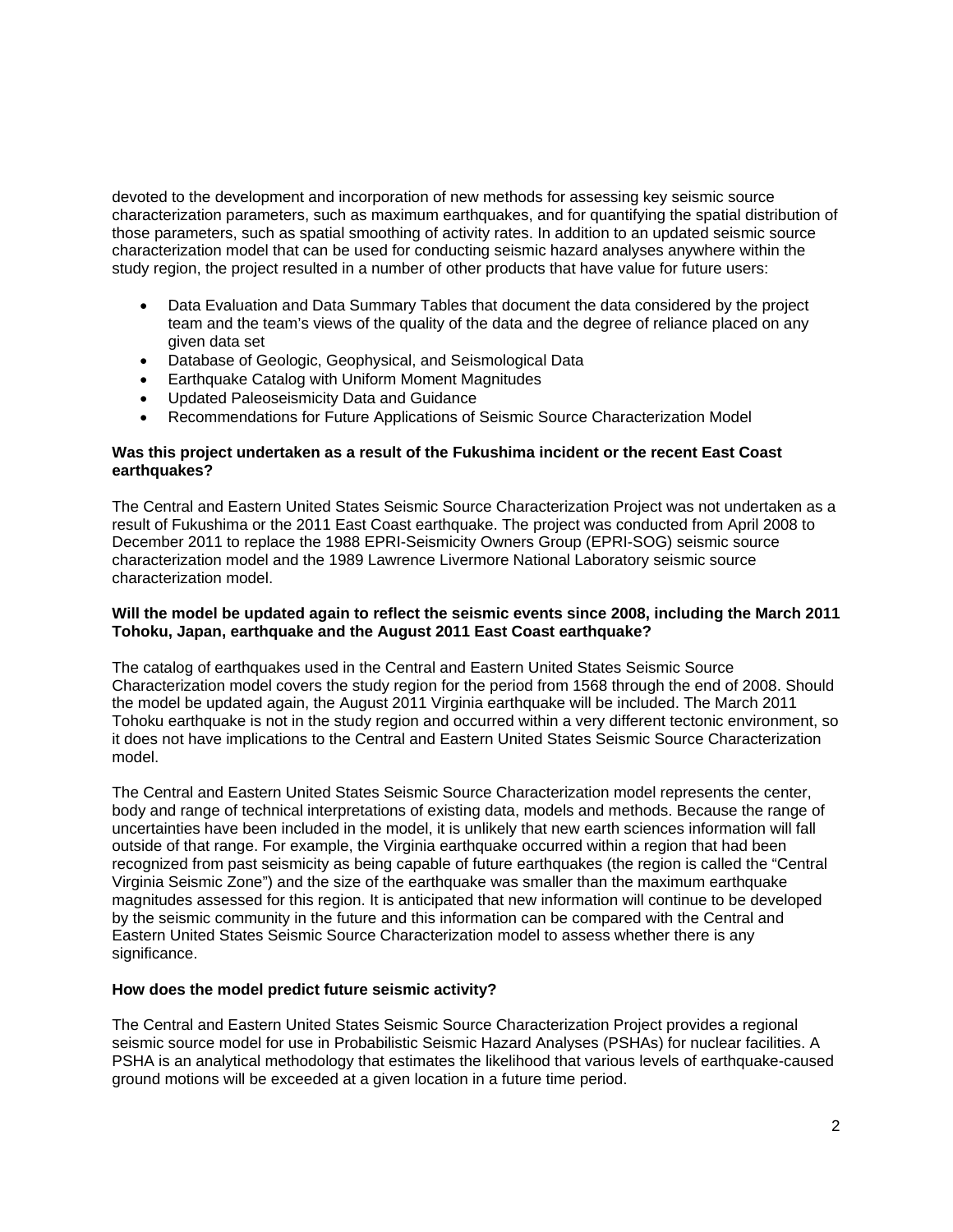# **What Central and Eastern United States areas face the greatest seismic risk?**

Demonstration hazard calculations were made at seven geographical test sites in different hazard environments to illustrate the effects that the seismic sources have on calculated seismic hazard. See Figure 8.1-1 for a map of the test sites. As noted above, a seismic hazard calculation determines the likelihood that various levels of earthquake-caused ground motions will be exceeded at a given location in a future time period. Chapter 8 presents the results from the demonstration hazard calculations. A review of a Central and Eastern United States seismic hazard map would show that the largest predicted ground motions could occur in the vicinity of repeated large magnitude earthquake (RLME) sources, such as New Madrid, Missouri and Charleston, South Carolina. Other RLME sources are Charlevoix (lower St. Lawrence), Cheraw Fault (High Plains in southeastern Colorado), Meers Fault (southwestern Oklahoma), Reelfoot Rift – Marianna (Marianna, Arkansas; 75 km southwest of Memphis, Tennessee), Reelfoot Rift – Commerce Fault Zone (Tamms, Illinois to Qulin, Missouri) and Wabash Valley (Indiana and Illinois). See Figure 6.1-1 for locations and geometry of the RLME source zone.

# **How does this report relate to regulatory efforts underway?**

The Central and Eastern United States Seismic Source Characterization model has been cited in the Draft NRC Generic Letter 2011-XX: Seismic Risk Evaluations for Operating Reactors, and the NRC Tier 1 Fukushima Response Draft Section 50.54(f) Letter for Recommendation 2.1 as a potential resource for reevaluation of the seismic hazards.

# **How can other (non-nuclear) parts of society use this new model?**

Products from the Central and Eastern United States Seismic Source Characterization Project will benefit the U.S. National Seismic Hazard Maps developed by the U.S. Geological Survey. These maps are used by the building community to guide building design and by the insurance industry to conduct risk assessments. Those involved in the evaluation of dam safety can also benefit from the products of the Central and Eastern United States Seismic Source Characterization Project.

# **Which nuclear plants are included in the Central and Eastern United States region?**

The Central and Eastern United States region encompasses those portions of the United States east of longitude 105°W (which passes through Denver, Colorado). This region is home to 62 existing sites with 96 commercial nuclear reactors, 22 potential new nuclear sites, and five Department of Energy nuclear facilities.

# **Why the Central and Eastern U.S. as opposed to the whole country?**

The central and eastern United States (CEUS) is considered a stable continental region. This enables the CEUS Seismic Source Characterization model to be applied as a regional model to the nuclear reactors and facilities in this region. Sites in the western United States will need to develop site-specific seismic source characterization models for their use.

# **About EPRI**

The Electric Power Research Institute, Inc. (EPRI, www.epri.com) conducts research and development relating to the generation, delivery and use of electricity for the benefit of the public. An independent, nonprofit organization, EPRI brings together experts from academia and industry as well as its own scientists and engineers to help address challenges in electricity generation, delivery and use, including health, safety and the environment. EPRI's members represent more than 90 percent of the electricity